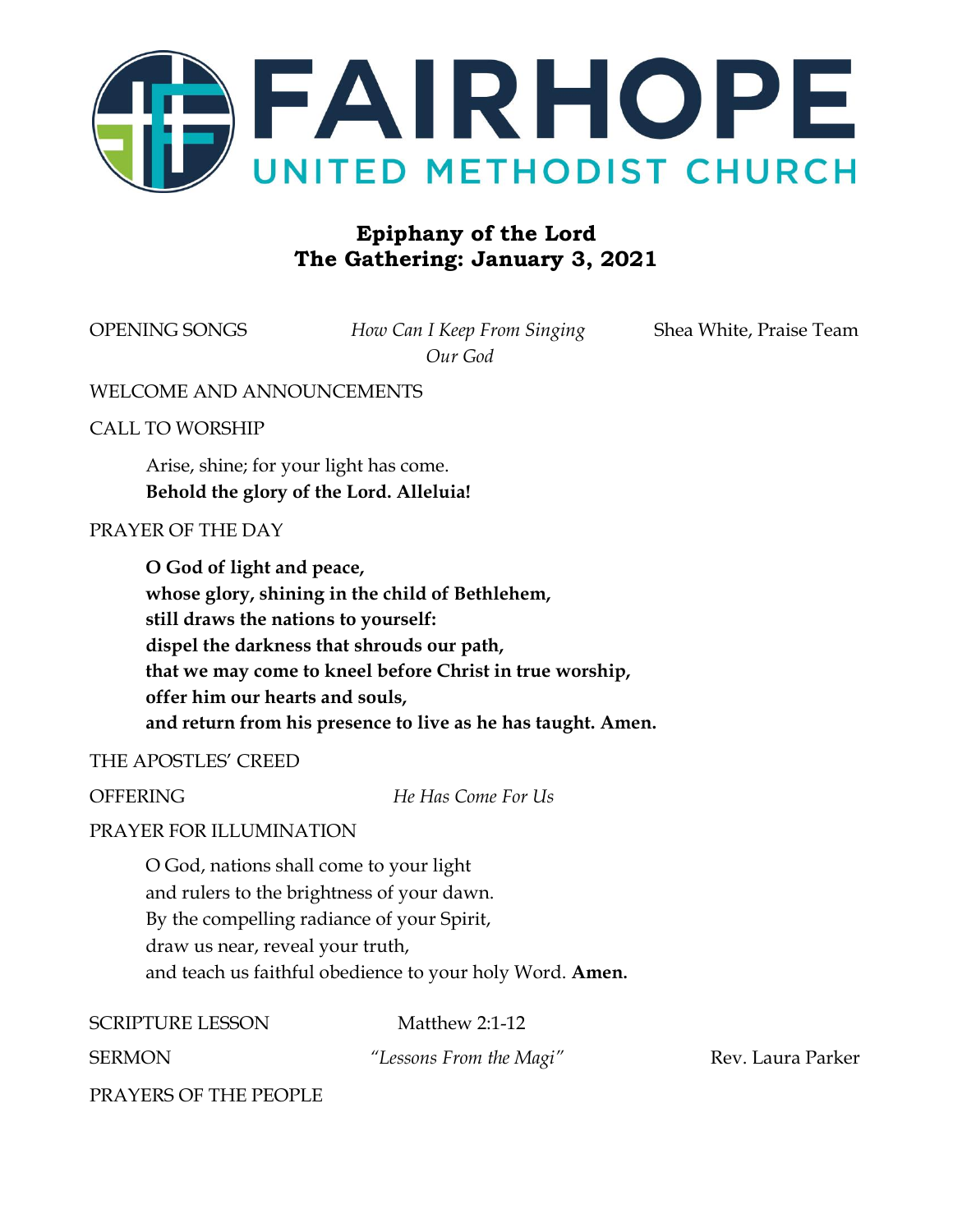#### THE LORD'S PRAYER

THE SACRAMENT OF HOLY COMMUNION

SENDING FORTH

CLOSING SONG *Thank You*

 *\* \* \* \* \* \* \* \* \* \* \* \* \* \**

Assisting in Worship Today: Rev. Laura Parker Music: Shea White and Praise Band Media and Sound: Robert Hammon, Jamie Waldhour, Amelia Koser

# *In-Person Worship Reservations for Sunday, January 10, are open today at 4pm!*

*We are asking those wishing to join us to use the reservation system we have in place to ensure that we keep the attendance to a size that enables a 6 foot physical distance between families. For anyone not able to attend the worship service we will continue to share online through Facebook, YouTube & our website.*

### **WORSHIP TIMES:**

# **8:30am & 11:00am Traditional (Sanctuary) 11:00am** *The Gathering* **(CLC GYM)**

**Make your reservations at<https://www.fairhopeumc.org/worshipreservations/>**

**Prayers for the People Medical personnel and first responders**

### **Here is a brief summary of our current stewardship:**

Offering Received December 27 – \$64,087 (Online - \$25,932 ~ Mail/Personal delivery - \$38,155)

*For those of you who would like to bring your offering to the church, we have a mail slot located in the door across from the glass doors in the breezeway entrance of the education building. Thank you so much for your continued support to Fairhope United Methodist Church.*

Jeff White, Business Administrator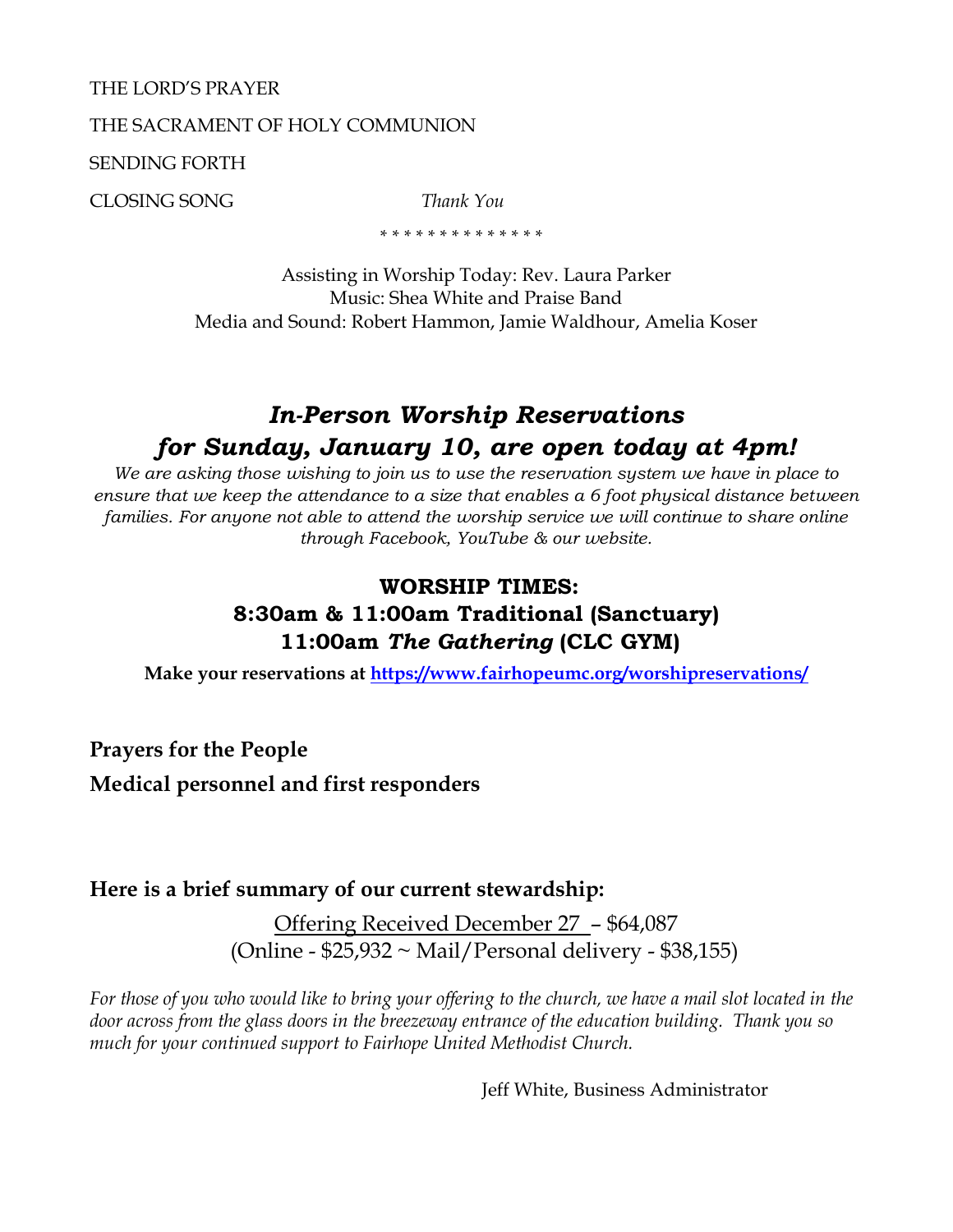

# **Fairhope United Methodist Church Epiphany Sunday January 3, 2021**

PRELUDE *Von Himmel hoch, da komm' ich her* Pachelbel

#### WELCOME AND ANNOUNCEMENTS

#### CALL TO WORSHIP

Sing praise to God, who gathers us here; **from the ends of the earth we come.**  With a word of promise, a spring of water, a loaf of bread, and a cup of wine, **God turns our mourning into dancing, our sorrow into joy.** 

#### PRAYER OF THE DAY

Light of life, you came in flesh, born into human pain and joy, and gave us power to be your children. Grant us faith, O Christ, to see your presence among us, so that all of creation may sing new songs of gladness and walk in the way of peace. Amen.

HYMN *O Come, All Ye Faithful*

O come, all ye faithful, joyful and triumphant! O come ye, O come ye, to Bethlehem. Come and behold him, born the King of Angels; O come, let us adore him, O come, let us adore him, O come, let us adore him, Christ the Lord. Sing, choirs of angels, sing in exultation;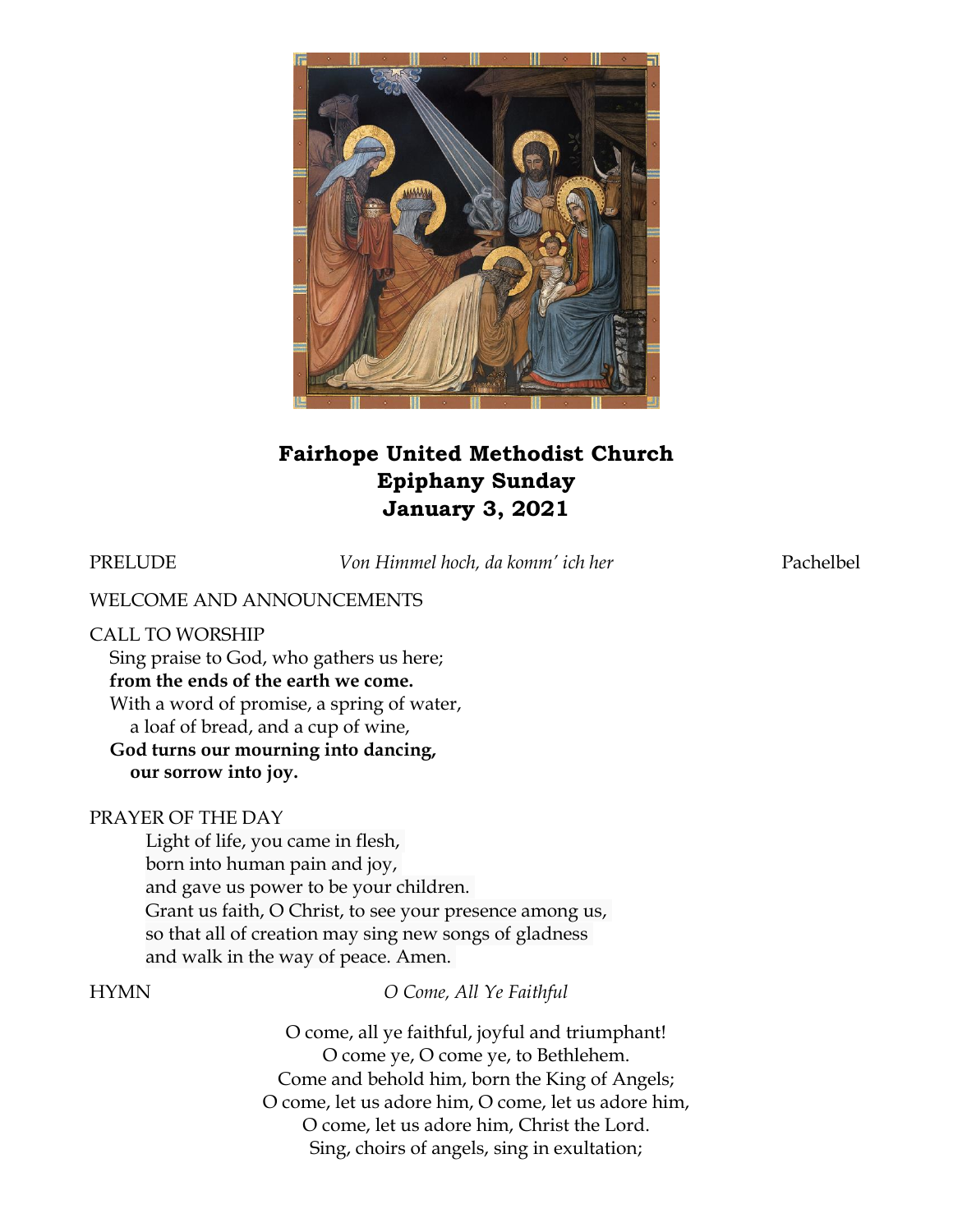O sing, all ye citizens of heaven above! Glory to God, All glory in the highest; O come, let us adore him, O come, let us adore him, O come, let us adore him, Christ the Lord.

Yea, Lord, we greet thee, born this happy morning Jesus, to thee be glory given. Word of the Father, Now in flesh appearing: O come, let us adore him, O come, let us adore him, O come, let us adore him, Christ the Lord.

#### THE APOSTLE'S CREED

GLORIA PATRI

OFFERING *Von Himmel hoch, da komm' ich her* Zachau

DOXOLOGY

#### PRAYER FOR ILLUMINATION

Shine upon us, God of glory, and by your Spirit reveal to us the grace and truth of Jesus Christ, your Word made flesh. **Amen.**

#### GOSPEL LESSON John 1:1-18

SERMON *Back to the Beginning* Rev. Ontonio Christie

PRAYERS OF THE PEOPLE

THE SACRAMENT OF HOLY COMMUNION

#### **INVITATION TO THE LORD'S SUPPER**

Christ our Lord invites to his table all who love him, who earnestly repent of their sin and seek to live in peace with one another. Therefore, let us confess our sin before God and one another.

### **THE GREAT THANKSGIVING**

The Lord be with you. **And also with you.** Lift up your hearts. **We lift them up to the Lord.** Let us give thanks to the Lord our God. **It is right to give our thanks and praise.**

And so, With your people on earth And all the company of heaven We praise your name and join their unending hymn: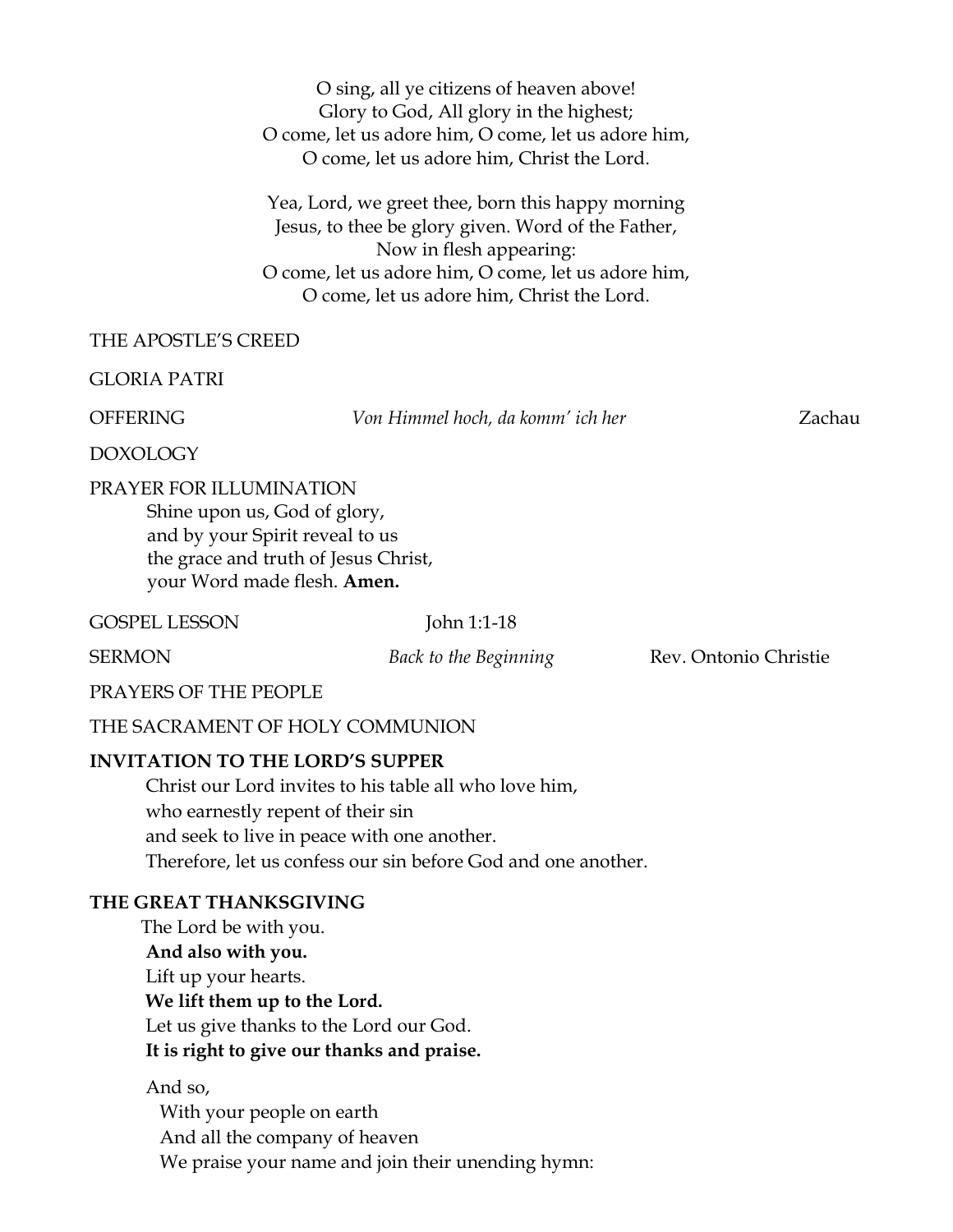**Holy, holy, holy Lord, God of power and might; Heaven and earth are full of your glory. Hosanna in the highest. Blessed is he who comes in the name of the Lord. Hosanna in the highest.** And so, In remembrance of these your mighty acts in Jesus Christ, We offer ourselves in praise and thanksgiving as a holy and living sacrifice, in union with Christ's offering for us, as we proclaim the mystery of faith

#### **Christ has died; Christ is risen; Christ will come again.**

# THE LORD'S PRAYER BREAKING OF THE BREAD / GIVING OF THE BREAD AND CUP CLOSING HYMN *Hark! the Herald Angels Sing*

Hark! The herald angels sing, "Glory to the newborn King! Peace on earth and mercy mild, God and sinners reconciled." Joyful, all ye nations rise, Join the triumph of the skies, With th'angelic host proclaim: "Christ is born in Bethlehem." Hark! The herald angels sing, "Glory to the newborn King!"

Christ by highest heav'n adored, Christ the everlasting Lord! Late in time behold Him come, Offspring of a Virgin's womb. Veiled in flesh the Godhead see, Hail the incarnate Deity, Pleased as man with man to dwell, Jesus, our Emmanuel. Hark! The herald angels sing, "Glory to the newborn King!"

Hail the heav'n-born Prince of Peace! Hail the Son of Righteousness! Light and life to all He brings, Ris'n with healing in His wings. Mild He lays His glory by, Born that man no more may die, Born to raise the sons of earth, Born to give them second birth. Hark! The herald angels sing, "Glory to the newborn King!"

#### SENDING FORTH

POSTLUDE *Von Himmel hoch, da komm' ich her* Walther

Assisting in Worship Today: Rev. Ontonio Christie, Steve Pearson Music: Tom Hood, John Richardson Acolyte: Sims Peters (11:00) Media and Sound: Ann Lyles Tapscott, Peyton Phillips

*The flowers on the altar in the sanctuary are given to the glory of God and in loving memory of Henry Harris for his birthday by Bobbie, Scott and Shawn.*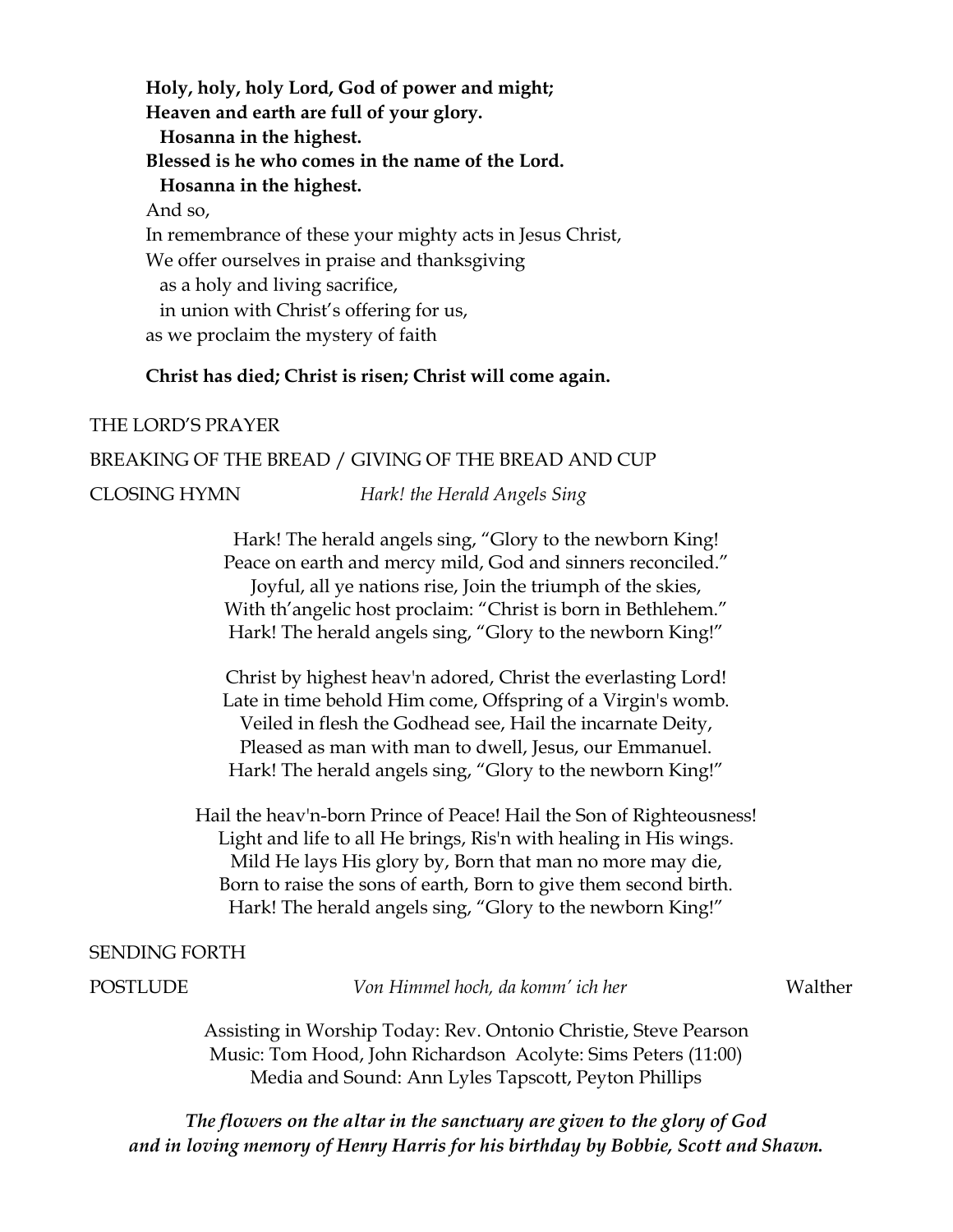**FLOWER CALENDAR…The flower calendar for 2021 is in the hallway across from the main office. If you would like to sign up to place flowers on the altar in the sanctuary, please come by or give us a call (251-928-1148) to check available dates.**



### **A note from Rev. Laura:**

We will continue our devotionals every Monday morning at 9:30 in the new year until we are able to return to more normal gathering routines in the life of our church. This time together lasts about 15-20 minutes and provides an opportunity to see familiar faces and pray together as we begin our week! We will RESUME "Zoom" tomorrow morning. Join Zoom Meeting: <https://zoom.us/j/98533273696>

### *ADULT SUNDAY SCHOOL CLASSES ~ 9:45-10:40 AM ON SUNDAYS NOTE: In-Person Sunday School will not be offered for adults, youth or children on January 3rd.*

#### **Foundations & Basics ~ Fellowship Hall**

Parents of children and youth, young couples parenting young children and newly married. These classes will be meeting together through the end of the year. Dr. Darren McClellan is facilitating a discussion of an Advent study by Walter Brueggemann, *Names for the Messiah.*  Zoom link is available.

#### **Pathfinders ~ B210**

Multi-generational class with in-depth Bible study. Facilitated by Linda Smith. Studying the book of Jonah.

#### **New Beginnings ~ B209**

Adults in their 40s, 50s, 60s. Some retired, some with children in school or college, some with grandchildren. Teaching rotation with a variety of topics. Phil Webb is leading an Advent Study by Andy Stanley, *Who Needs Christmas.* 

#### **Grace and Peace ~ B217**

Adults of varying ages and stages will find open, honest, thoughtful conversation in a place of radical hospitality. Shared leadership facilitating and Advent study by Walter Brueggemann, *Names for the Messiah.* Zoom link available.

#### **Contact the church for more information about these classes meeting through Zoom:**

#### **Koinonia**

Adults of varying ages, facilitated by Tony Caminiti; in depth Bible study and other topical studies.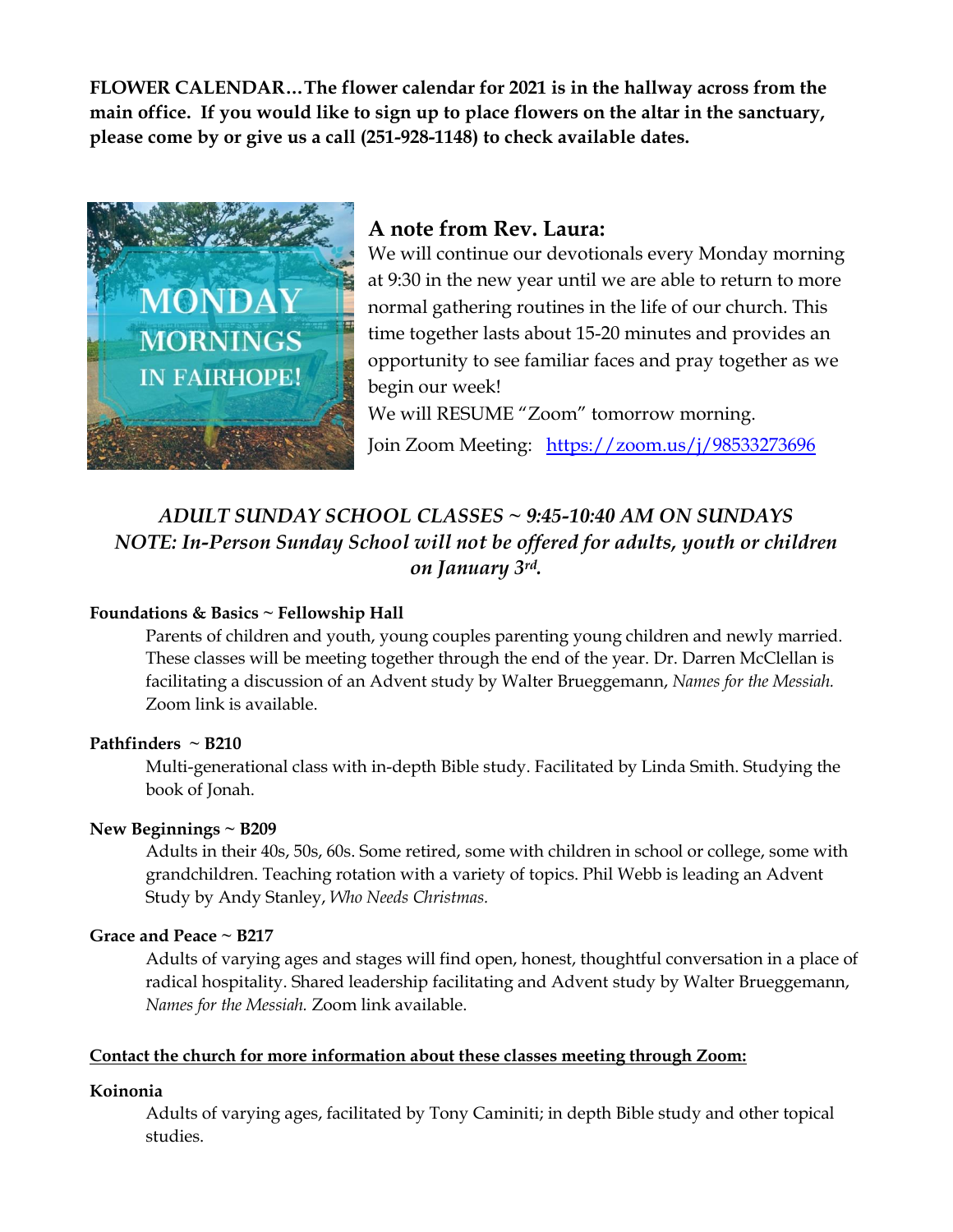#### **Friends in Faith**

Retired adults, individuals and couples. Teaching rotation with in depth Bible study.

#### **Homecoming Class**

Adults 50+, teaching rotation with primary emphasis on Bible study. Current study is on Zechariah. Participants may join from home by Zoom. Contact Brenda Robinson for more information: [bgodbold@hiwaay.net](mailto:bgodbold@hiwaay.net)

#### **Living Word:**

Ages span several decades and singles and couples faithfully participate. In-depth Bible study facilitated by Doug Garner.

#### **Not meeting this week:**

#### **Discovery Class**

*Look for updates!* This is a welcoming group of senior adults, mostly retired, facilitated by Cecil Christenberry.



# **ADULT BIBLE STUDIES COMING IN JANUARY…**

### *Disciple IV Under the Tree of Life* **Facilitated by Dr. Darren McClellan (via Zoom)**

Disciple IV is the final study in the fourphase DISCIPLE program and concentrates on Old Testament Writings, the Gospel of John, the Epistles of John, James, Jude, and finally, Revelation. This is the original version not Fast Track.

*\*\*Prerequisite: Participants must have taken Disciple I (original or Fast Track). Disciple Bible Studies do not need to be taken in order.* 

When: Friday afternoons, beginning January 22nd from 2-4pm**. ZOOM ONLY**. The Old Testament component (16-weeks) will be taught through the Spring, concluding May 14th. Plans now are to teach the New Testament component in the Fall of 2021. We will determine at that time whether or not the NT will be taught by Zoom or in-person. Cost: \$45

# *Invitation to John: A Short-Term Disciple Study*

### **Facilitated by Barbara Stewart (in-person)**

The invitation from Christ is: "Come and see, Follow me." Experience the magnificent passages in John including the I am statements (I am the truth, the life and the way, I am the living water and more). Revisit stories only told in John's gospel including Nicodemus, Mary Magdalene and the raising of Lazarus.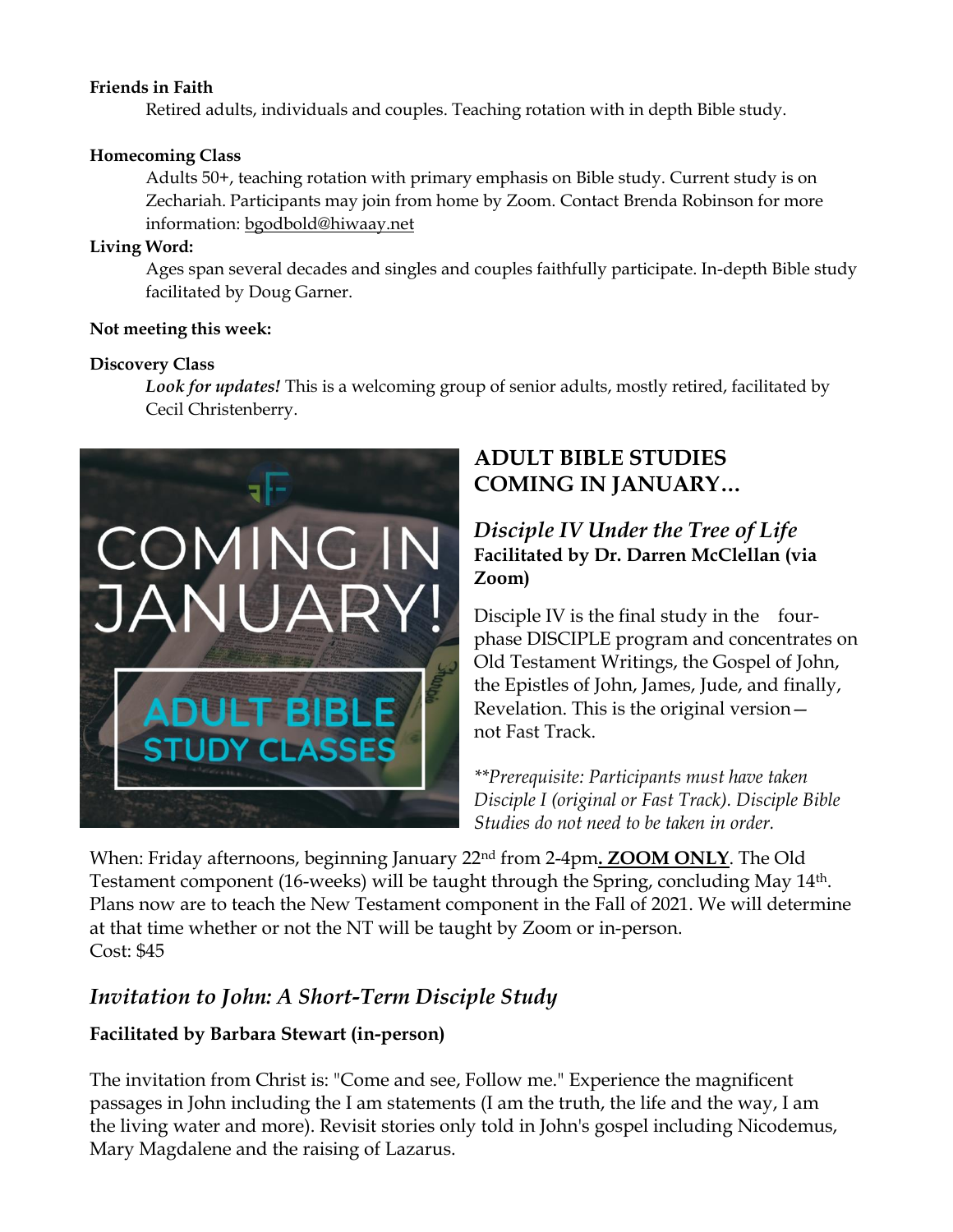During the weekly video segments, travel into the Scripture as you hear the Word, experience the grand artwork connected with each story and interview the scholar. Each week wraps up with a small group discussion on video to spark your own conversation.

\*\*There is no prerequisite for this class.

When: Wednesday mornings, beginning January 13th at 10:00am. Will be taught in-person in Wesley Hall with social distancing and masks requested. Twelve weeks concluding March 31st. Cost: \$13

*Registration for either class: Please email [bobbi.hobbs@fairhopeumc.org](mailto:bobbi.hobbs@fairhopeumc.org) or call the church office to register.*

# **Caring Ministries…**

Moving into 2021, we look forward to walking with you in the days ahead. Contact your Pastoral staff, Stephen Ministers or Ann Pearson at the church office 251-928-1148 if you would like us to pray with you or be that Christian sounding board.

Caregiver's Support Group will be meeting by zoom on Tuesday, Jan. 5 at 9:30 am. Contact Ann Pearson [ann.pearson@fairhopeumc.org](mailto:ann.pearson@fairhopeumc.org) to get your invitation to the virtual zoom meeting

# **Children's Ministries…**

# **SUNDAYS FOR CHILDREN …**

All children 3 years old-6th grade are invited to **Sunday School** from 9:45-10:40am (3 year old birthday must be before  $9/1/20$ ). Masks will be worn by teachers and students in our K-6<sup>th</sup> grade classes. Need to find a classroom? Go to [www.fairhopeumc.org](http://www.fairhopeumc.org/) under children's ministries or see a greeter on Sunday mornings.

## **Note:**

Children's Sunday School will not meet today. We will resume next Sunday, January 10<sup>th</sup>.

Children ages 3 months-PreK4 can stay in the **Nursery** during our 3 worship services and Sunday School.

Children's Church is not available at this time. Children are seated with their families for the whole service. Take-home **Worship Bags** are available for preschool-2nd grade. Activity bulletins are available for children 3rd-6th grade.

# **COMING SOON…**

**Book Study for 3rd & 4th Graders** on Sunday afternoons beginning January 17th! An email will be sent soon to parents with details, including registration! Children's Ministries will order and pay for the books.

**One-Day Winter Retreat** / Saturday, February 6th / Blue Lake Camp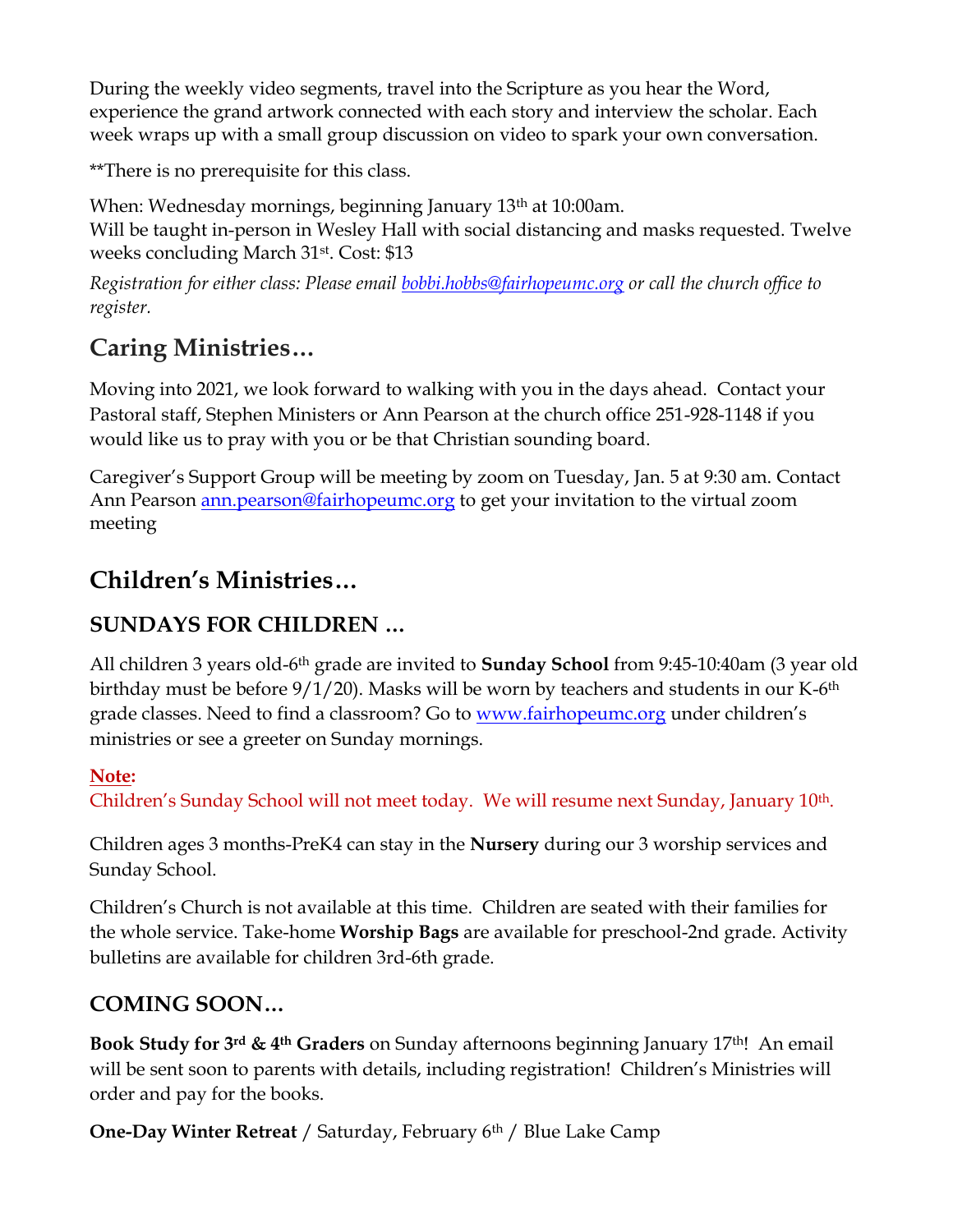We will charter a bus, leave around 7:00am and return around 9:30pm. Plans for the retreat are still being finalized but for now, save the date! Registration information will be sent as soon as it is available! Winter Retreat is for  $3<sup>rd</sup> - 6<sup>th</sup>$  graders. This will be an outdoor event.

# **Student Ministries…**



# **DNOW OUTDOOR RETREAT**

# **Jan 9-10, 2021**

#### **\*Registration form, \*NEW easy online payment and more parent information can be found on the youth page of our church website today!**

- **Where: Camp Beckwith**
- **What: Tent/ Sleeping Bag**
- **When: January 9th (begins 2:30 pm) thru 10th (ends 1:30 pm)**
- **Registration Deadline: January 2nd**
- **How much: \$75 (Scholarships Available)**
- **Who: 7th -12th**

We cannot wait to come together as a community for our outdoor worship, small groups and free time for the 2021 DNOW at Camp Beckwith! Our speaker will be Deon Cossio and our worship band, Yeah, Probably. This reimagined DNOW Retreat is January 9-10 and we will take all necessary precautions to make this a safe event for all students and adults. You will find these details along with participation options for each student in the detailed email you received this past week. When you register your student online, you will get to choose for them to remain on-campus overnight at Camp Beckwith for a camp-out or you may pick-up your student at 9:00 pm and return them by 8:30 am. Please we now have a NEW and easy online payment process for student ministry retreats! For more information, contact rachael.waldhour@fairhopeumc.org.



### **[Scholarship Application](https://fairhopeumc.us14.list-manage.com/track/click?u=19c1778e7538bb734e0f04119&id=b525ced1eb&e=2630421917)**

**Scholarship Applications are due January 15, 2021.** 

Fairhope UMC is privileged to administer scholarships to help prepare leaders for the church, community, and world. These scholarships are awarded to church members whose character and accomplishments make them worthy representatives of FUMC and the